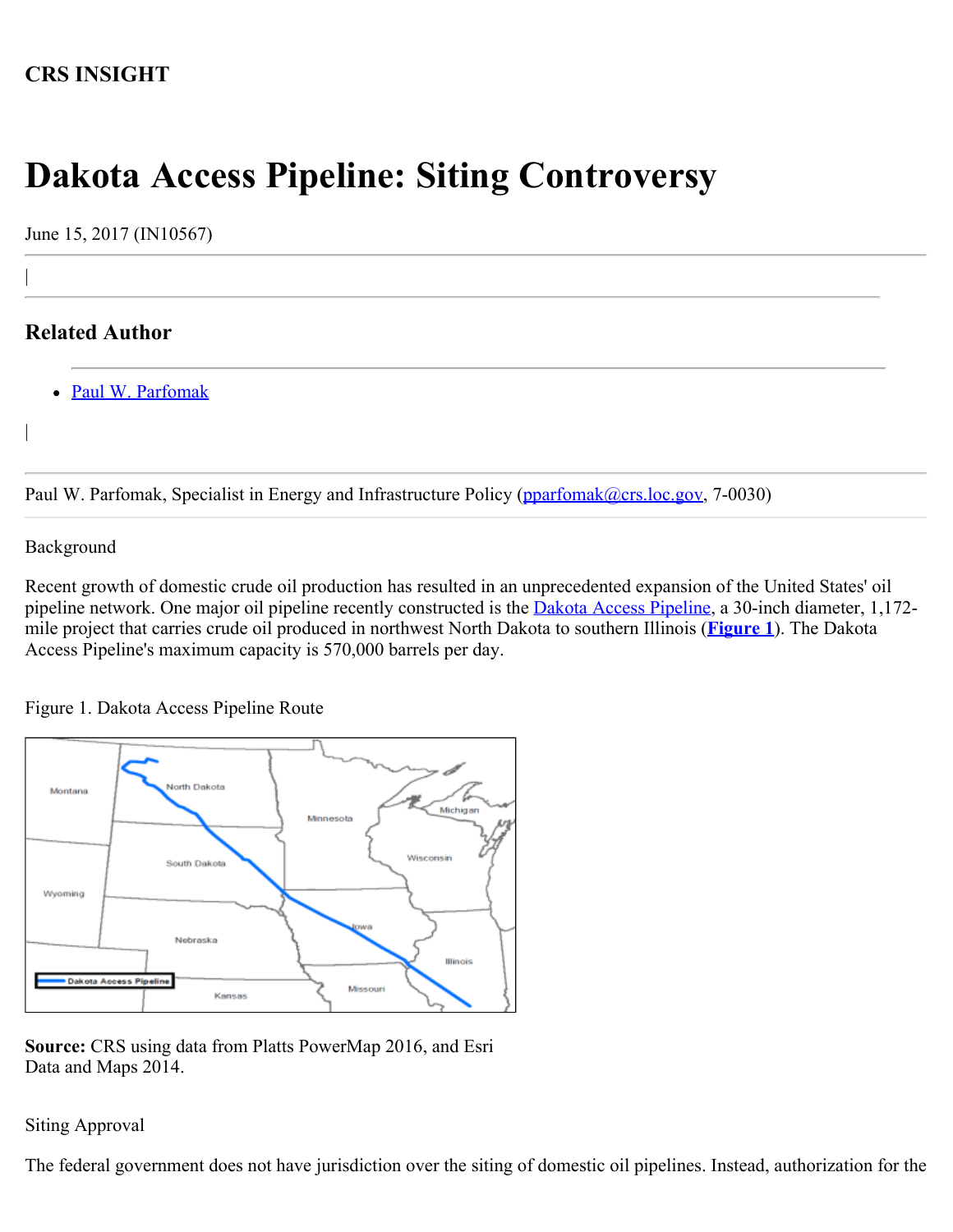overall route must be granted by individual states. The Dakota Access Pipeline developer, **Energy Transfer Partners**, was granted siting approval from state utility regulators in [South Dakota](https://puc.sd.gov/News/2015/11302015.aspx) and [Illinois](https://www.icc.illinois.gov/downloads/public/edocket/418833.PDF) in 2015, and from [North Dakota](http://www.psc.nd.gov/public/newsroom/2016/1-20-16DakotaAccessApproval.pdf) and **Iowa** early in 2016.

In addition to state siting approval for an overall route, a pipeline developer may require federal government approvals for specific parts of a pipeline project. For example, interstate pipelines usually require [permits](http://www.usace.army.mil/Portals/2/Regulatory_Program_Overview.pdf) from the U.S. Army Corps of Engineers (Corps) in compliance with the 1899 Rivers and Harbors Act and the Clean Water Act due to numerous water crossings, disturbance of wetlands, or the use of Corps property or easements. U.S. Fish and Wildlife Service (USFWS) permits under the [National Wildlife Refuge System Administration Act](https://www.fws.gov/refuges/policiesandbudget/16USCSec668dd.html) are required where wildlife refuge lands could be affected. The review of these federal permit applications must examine potential environmental impacts in accordance with the [National Environmental Policy Act \(NEPA\)](https://www.epa.gov/laws-regulations/summary-national-environmental-policy-act). Other federal statutes may also come into play, notably the [National Historic Preservation Act \(NHPA, Section 106\)](http://www.achp.gov/106summary.html). Along with federal permits, a range of other state and local permits may be required.

In June 2016, the Dakota Access Pipeline developer secured a ["finding of no significant impact](https://www.fws.gov/uploadedFiles/DAPL%20FONSI.pdf)" from the USFWS for a permit allowing temporary disturbance of the agency's wetland easements in North Dakota and South Dakota. In July 2016, the Army Corps of Engineers [granted the developer a series of permits](http://www.nwo.usace.army.mil/DesktopModules/ArticleCS/Print.aspx?PortalId=23&ModuleId=4555&Article=749823) authorizing the parts of the pipeline under the [Corps' jurisdiction](http://www.mvr.usace.army.mil/Portals/48/docs/CC/FactSheets/Dakota%20Access%20Pipeline%20-%20Iowa.pdf). The Corps provided the developer with verification of [Nationwide Permit 12](http://www.usace.army.mil/Portals/2/docs/civilworks/nwp/2012/NWP_12_2012.pdf) ("Utility Line Activities") permits under the Rivers and Harbors Act (Section 10) and the Clean Water Act (Section 404) for 202 proposed water crossings along the route. The Corps also granted permissions under separate provisions of the Rivers and Harbors Act (33 U.S.C. Section 408) for the pipeline to cross federal lands or flowage easements acquired and administered by the Corps in seven locations, including Lake Sakakawea, ND; Lake Oahe, SD; and five locations in Illinois. The actual easements, pursuant to the Mineral Leasing Act (30 U.S.C. Section 185), were subsequently issued. Together with the USFWS permit, the Corps permits and easements comprised all the federal permissions required for the Dakota Access Pipeline. Accordingly, the developer completed construction on the pipeline and put it into [commercial service](http://ir.energytransfer.com/phoenix.zhtml?c=106094&p=irol-newsArticle&ID=2278014) as of June 1, 2017.

#### Pipeline Opposition and Litigation

The Dakota Access Pipeline has been opposed by various stakeholders, including Native American groups with direct interests in the pipeline's route and environmental groups, such as the [Sierra Club](http://www.sierraclub.org/michael-brune/2016/08/dakota-access-pipeline), with broader interest in fossil fuel infrastructure. On July 27, 2016, the **Standing Rock Sioux Tribe** of North Dakota filed in federal court a request for declaratory and injunctive relief. The [complaint](http://earthjustice.org/sites/default/files/files/3154%201%20Complaint.pdf) argued that the Corps did not properly comply with the NHPA when it authorized construction under Nationwide Permit 12, and that the Corps violated the Clean Water Act, NEPA, and the NHPA when it authorized pipeline construction under the Missouri River at Lake Oahe and also authorized discharge into waters on the tribe's ancestral lands. On August 4, 2016, the tribe sought a [preliminary injunction](http://earthjustice.org/sites/default/files/files/Mtn-for-Preliminary-Injunction-and-Memo-in-Support.pdf) requiring the Corps to withdraw its verifications under Nationwide Permit 12. On September 4, 2016, the tribe filed an [emergency](http://earthjustice.org/sites/default/files/files/Motion-for-TRO-and-memo.pdf) [motion](http://earthjustice.org/sites/default/files/files/Motion-for-TRO-and-memo.pdf) for a temporary restraining order against the developer to halt construction where the tribe believes it has identified historic sites of cultural significance that were overlooked by the Corps. On September 9, 2016, the federal court [denied](https://ecf.dcd.uscourts.gov/cgi-bin/show_public_doc?2016cv1534-39) the tribe's request for an injunction.

Shortly after the court issued its opinion, the Department of Justice, the Department of the Army, and the Department of the Interior issued a *joint statement* that the Corps would "not authorize constructing the Dakota Access pipeline on Corps land bordering or under Lake Oahe until it can determine whether it will need to reconsider any of its previous decisions" regarding that site. On December 4, 2016, the Corps issued a [statement](https://www.army.mil/e2/c/downloads/459011.pdf) that the agency would "not grant an easement to cross Lake Oahe at the proposed location based on the current record." On January 18, 2017, the Corps published a [Notice of Intent](https://www.gpo.gov/fdsys/pkg/FR-2017-01-18/pdf/2017-00937.pdf) to prepare an Environmental Impact Statement for the Lake Oahe crossing.

On January 24, 2017, President Trump issued an [executive memorandum](https://www.whitehouse.gov/the-press-office/2017/01/24/presidential-memorandum-regarding-construction-dakota-access-pipeline) directing the Corps to consider rescinding or modifying its December decision as well as rescinding the January 2017 Notice of Intent. In a [federal court filing](https://assets.documentcloud.org/documents/3456285/2-7-17-Notice-DAPL.pdf) on February 7, 2017, the Corps stated that it no longer intended to prepare an environmental impact statement in connection with the Lake Oahe easement—which it subsequently [issued](http://ir.energytransfer.com/phoenix.zhtml?c=106094&p=irol-newsArticle&ID=2244585)—clearing the way for the pipeline's completion.